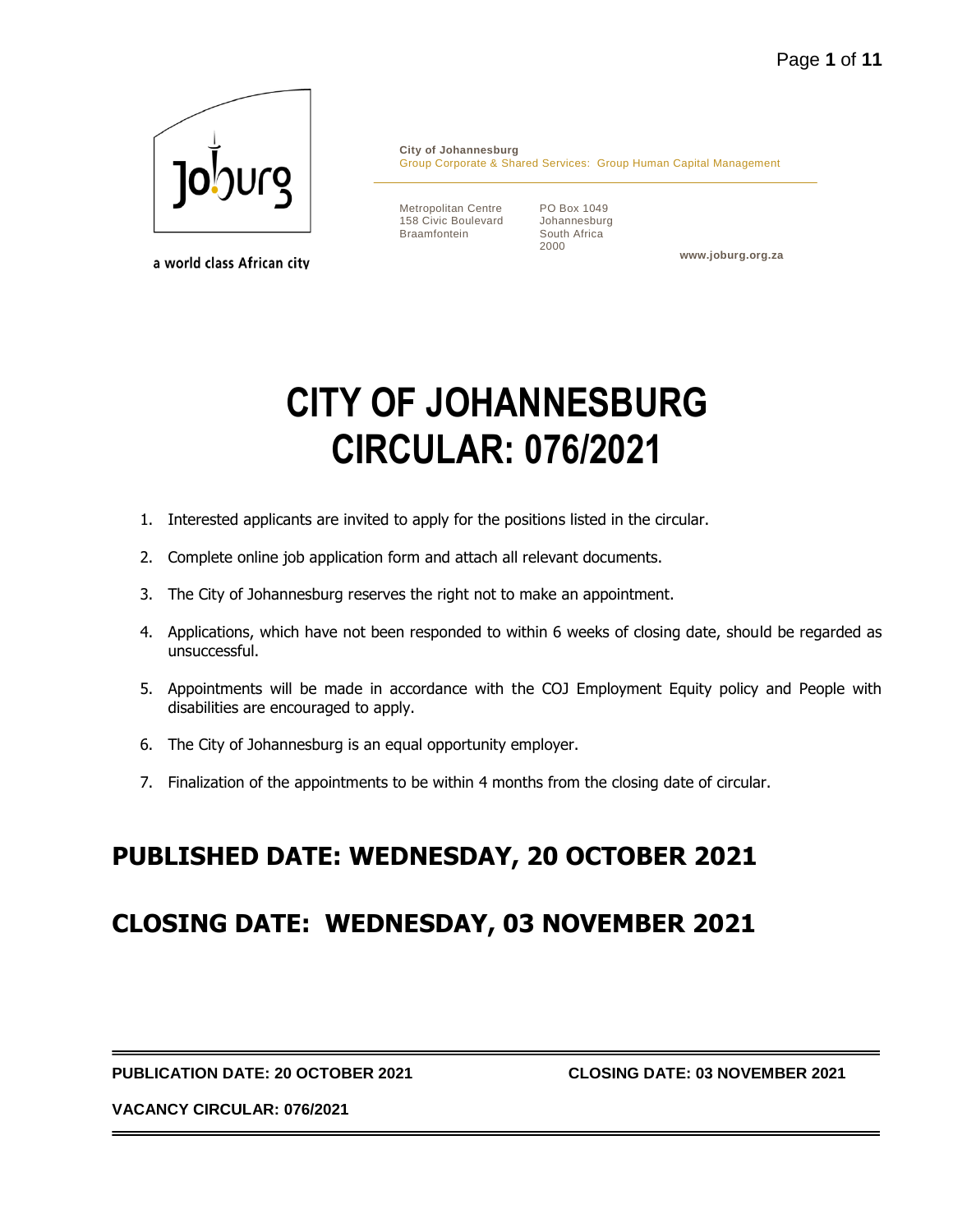# **PERMANENT POSITIONS**

#### **This Vacancy is open to External Applicants AND Employees of the City of Johannesburg**

**1. Department:** Development Planning **Branch: Land Use Development Management Designation: Manager: Technical Coordination Salary Range:** R40 422.86 pm (basic salary excluding benefits)

#### **Appointment Requirements:**

- Grade 12 plus B Tech/BSc Degree or equivalent NQF Level 7 qualification in Civil Engineering at NQF Level 7;
- 5 7 years' experience in Town planning and/or regional planning, design and construction of civil engineering/municipal engineering works, of which 2 years should be at management level;
- Knowledge of the local, provincial and national political and legislative framework and dynamics;
- Knowledge of related policies and legislation governing the built environment management functions; and
- Must have a valid driver's license.

**Primary Function**: Manage the provision of professional engineering evaluation and coordination of Municipal Owned Entities (MOE's) comments to land use management in the process of accessing development applications to facilitate orderly urban development in the region.

**Key Performance Areas:** Manage the coordination of engineering comments for all new Townships, Rezoning, Subdivision, and Consent (land use) applications. Provide factual operational quality reports on the functions and performance within the area of responsibility which are accurate and complete; timely; and contributes to and supports the overall reporting requirements of the department. Management of policies and procedures. Manage the database and refine the electronic Town Planning Application System (TAS) and manage the Geotechnical Data Bank records/reports. Provide a professional advisory and facilitate service to stakeholders. Manage and coach staff in the Technical coordination Sub- Unit to ensure that all staff meet the departments objectives in the line with broader organizational objectives and requirements. Manage and monitor assets and resources of the Directorate. Control, consolidate, analyse and submit various reliable reports. Practice good governance and management of risk.

**Leading Competencies:** Must be able to work under pressure; Collaborative/Teamwork & Accountability; Innovative; Report writing skills; Project Management.

**Core Competencies:** Report writing; Computer Literacy on SAP; Computer Literacy – Microsoft Office Applications – Word, Excel, PowerPoint.

*This is an employment equity targeted position and preference will be given to African/Indian/White Males and African/White Females, including people with disabilities.*

| <b>Contact Person:</b> | Nthabiseng Majara                               |
|------------------------|-------------------------------------------------|
| Tel No:                | (011) 407 6534                                  |
| Workplace:             | 158 Civic Boulevard, Metro Center, Braamfontein |

**PUBLICATION DATE: 20 OCTOBER 2021 CLOSING DATE: 03 NOVEMBER 2021**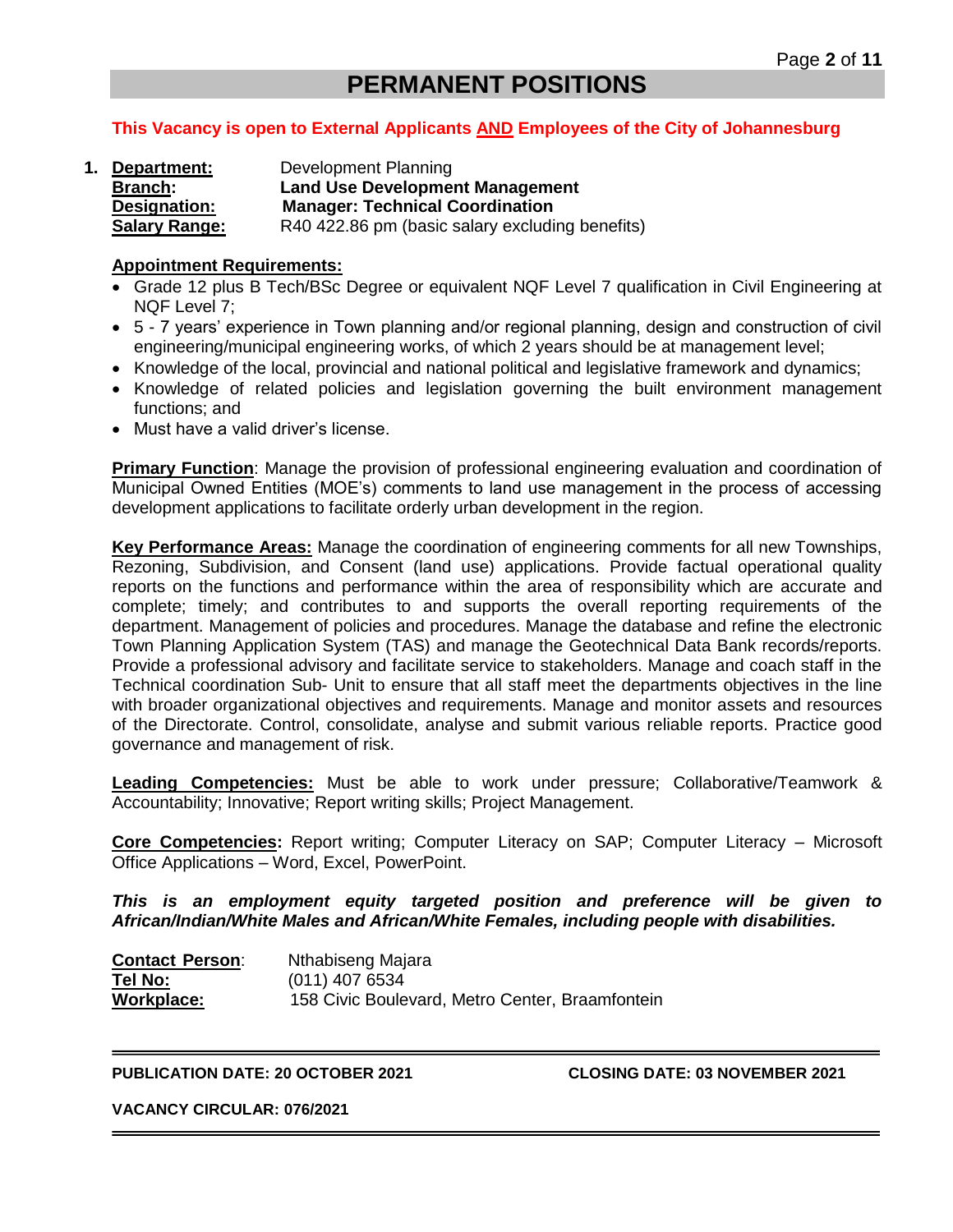All applications will be through the website using this link:

Development Planning - Manager: Technical Coordination <https://share.hsforms.com/16WdzlfQPQhGa9gVTSsAEwA469tl>

Or visit [www.joburg.org.za](http://www.joburg.org.za/) and click on Vacancies.

#### **PUBLICATION DATE: 20 OCTOBER 2021 CLOSING DATE: 03 NOVEMBER 2021**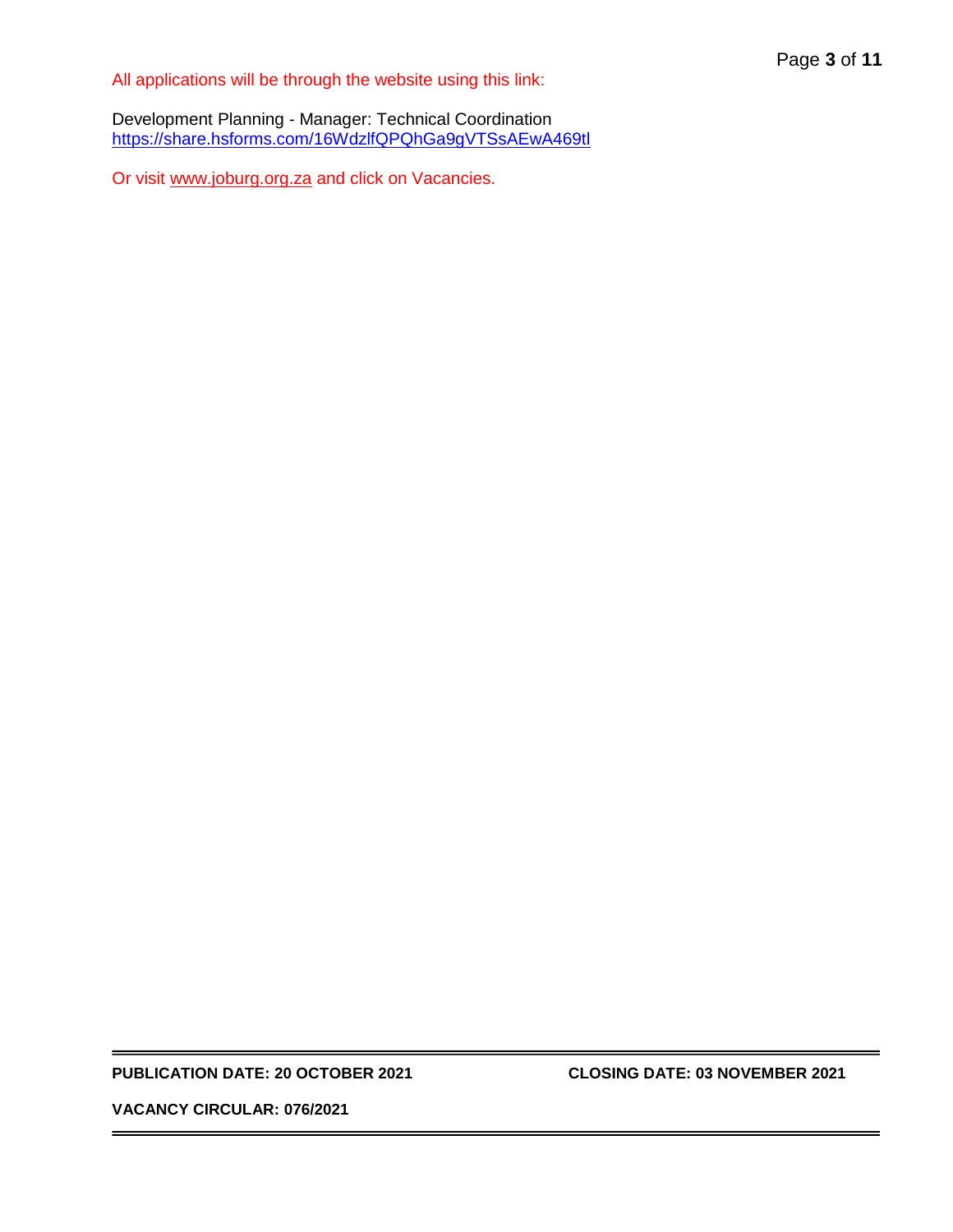| 2. Department:       | Health                                          |
|----------------------|-------------------------------------------------|
| Branch:              | <b>Health</b>                                   |
| Designation:         | <b>Senior Secretary</b>                         |
| <b>Salary Range:</b> | R17 617.84 pm (basic salary excluding benefits) |

- Grade 12/NQF level 4 plus Secretarial/Administration Certificate (NQF level 5);
- 6 12 months' experience in secretarial duties;
- Knowledge of administration and secretarial duties; and
- Skill required: good communication and computer literacy (MS Office).

**Primary Function**: Coordinate activities and requirements associated with the Director's office through the application of administrative and secretarial duties and execution of sequences associated with the communication, planning, prioritization of critical, confidential and important appointments/events/functions/meetings.

**Key Performance Areas:** Execute specific instructions and applicable laid down procedures with respect to coordinating the executive diary and specific events. Provide an efficient telephone service for the office. Maintain an efficient record keeping and retrieval system. Perform secretarial and administration duties. Communicate required information to management, staff and the public.

**Leading Competencies:** Ability to function under stress; Time management; High level of confidentiality and organizational skills; Work independently; Work under pressure; Accountability; Ability to prioritize.

**Core Competencies:** Collaborative/Teamwork; Value and Integrity; Attention to detail and quality focused; Customer and Service Delivery Management (Batho Pele) Ethics; Professionalism; Impact and Influence according to City's protocols; Legislation and standards.

#### *This is an employment equity targeted position and preference will be given to Indian/White Males and Indian/White Females, including people with disabilities.*

| <b>Contact Person:</b> | Thabang Mushwana |
|------------------------|------------------|
| Tel No:                | $(011)$ 407 7436 |
| Workplace:             | Region B         |

All applications will be through the website using this link:

Health - Senior Secretary <https://share.hsforms.com/1ZBQ8rmkYRNeIRBo6L4lkqg469tl>

Or visit [www.joburg.org.za](http://www.joburg.org.za/) and click on Vacancies.

#### **PUBLICATION DATE: 20 OCTOBER 2021 CLOSING DATE: 03 NOVEMBER 2021**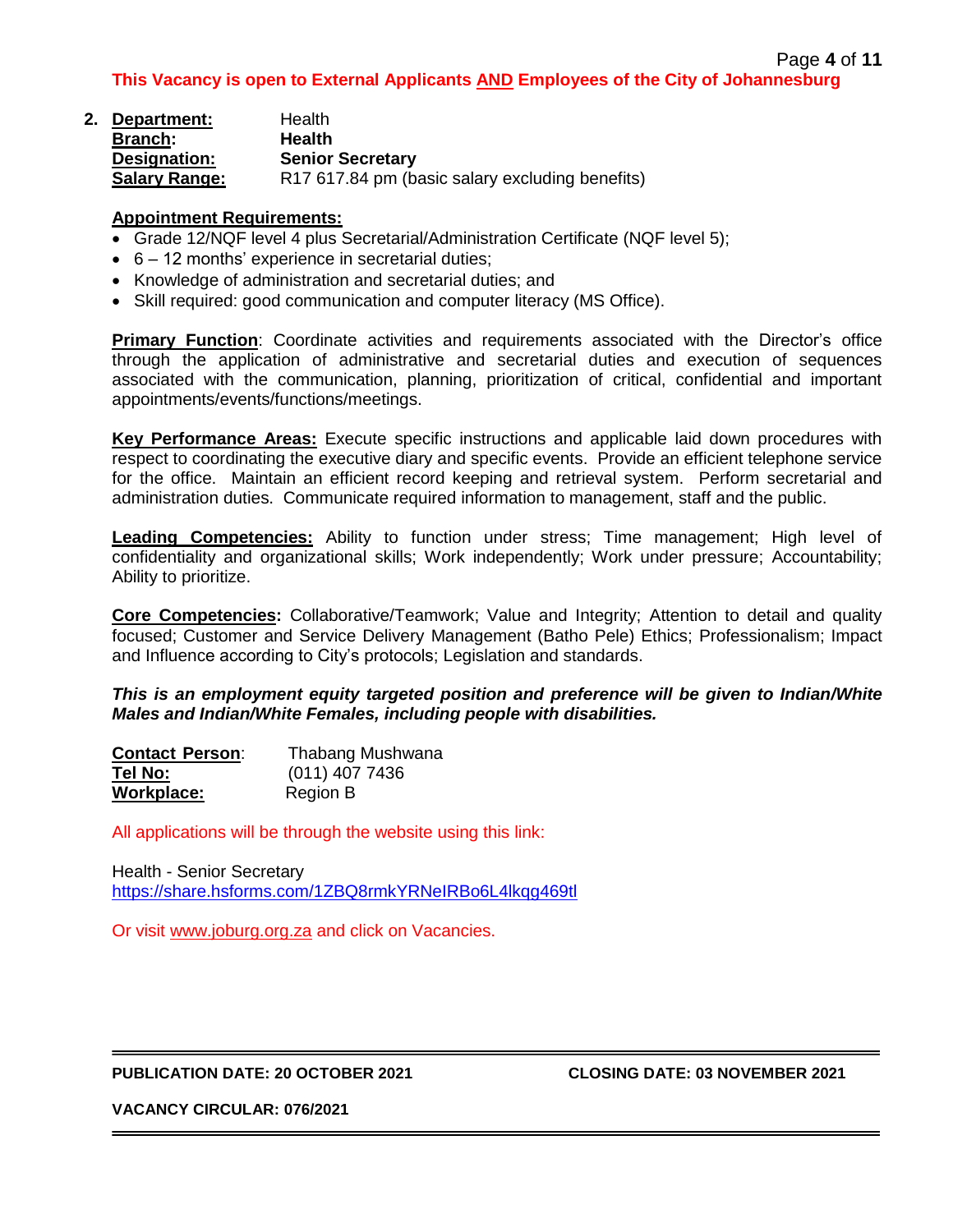| 3. Department:       | Health                                          |  |  |
|----------------------|-------------------------------------------------|--|--|
| <b>Branch:</b>       | <b>Environmental Health</b>                     |  |  |
| <b>Designation:</b>  | <b>Pest Control Supervisor</b>                  |  |  |
| <b>Salary Range:</b> | R17 617.84 pm (basic salary excluding benefits) |  |  |

- Grade 12/NQF level 4 plus NCPC Certificate;
- Registration with Department of Agriculture (Act 36 of 1947);
- 2 years' experience in application of pesticides and herbicides;
- Must have a valid driver's license Code EB; and
- Must have valid public drivers permit.

**Primary Function**: Control and supervise pest control operations in the quest to eradicate pests within a specified area and service other departments of the City of Joburg that require Pest control interventions, Do audit inspections, monitoring, evaluation reporting, enforcing compliance and disseminates information and/or advise on practices that negatively impact on the environment and take appropriate measures to curb pest control risk to ensure the provision of clean a and healthy environment conducive to and supporting a better quality of live through the City of Johannesburg.

**Key Performance Areas:** Coordinate, monitor and assist staff so that daily operations are successfully achieved by utilizing staff and equipment to their potential. Supervise, control and monitor staff daily control and direct the utilization of resources. Communicate with staff, Manager and the community on daily basis. Provide an after-hour vector control service in the event of an emergency.

**Leading Competencies:** Must be able to work under pressure. Must be able to work independently. Ability to organize multiple high-level tasks simultaneously (mental resilience).

**Core Competencies:** Confidentiality and good listener.

*This is an employment equity targeted position and preference will be given to Indian/White Males and Indian/White Females including people with disabilities.*

| <b>Contact Person:</b> | Mathapelo Nare   |
|------------------------|------------------|
| Tel No:                | $(011)$ 407 6396 |
| Workplace:             | Region C         |

All applications will be through the website using this link:

Health - Pest Control Supervisor <https://share.hsforms.com/14glYzAvMR4uWD3XEFbtMmQ469tl>

Or visit [www.joburg.org.za](http://www.joburg.org.za/) and click on Vacancies.

#### **PUBLICATION DATE: 20 OCTOBER 2021 CLOSING DATE: 03 NOVEMBER 2021**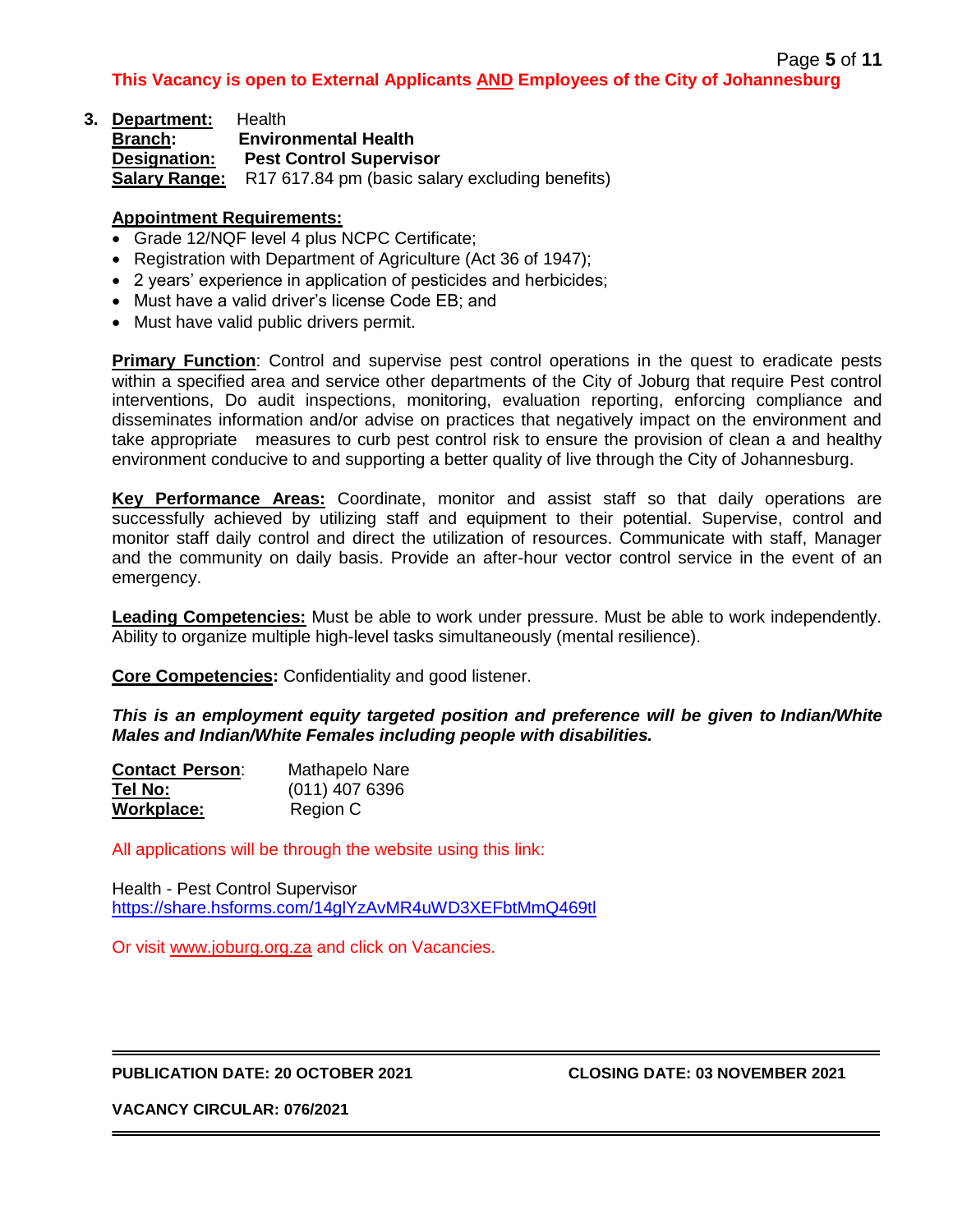| 4. Department:       | <b>Health</b>                                       |
|----------------------|-----------------------------------------------------|
| <b>Branch:</b>       | <b>Environmental Health</b>                         |
| Designation:         | <b>Environmental Health Practitioner (Region B)</b> |
| <b>Salary Range:</b> | R28 840.06 pm (basic salary excluding benefits)     |

- National Diploma in Environmental Health (NQF level 6);
- Registered with Health Professional Council of South Africa as an independent practitioner;
- Must be a qualified law enforcement officer;
- 1 3 years' relevant experience in an Environmental Health environment; and
- Must have a valid code 8 driver's license.

**Primary Function** Coordination, investigation, inspection, monitoring, evaluation, reporting and compliance enforcement procedures, related to the environment. Distribute information; educate as well as advice on practices that negatively impacts in the environment. Implement measures to prevent and control risk in order to ensure the provision of a clean and healthy environment conducive to and supporting a better quality of life in the City of Johannesburg.

**Key Performance Areas:** Conduct inspections and investigations of residential, commercial or other occupied premises and/or open spaces and or public facilities to determine compliance to by–law and statutory legislation. Enforce specific procedures and measures on residents, commercial and industrial business. Participate in the initiation, planning and identifying projects role plyers and target group in the provisions of awareness and educational programmes on environment approaches and healthy living to the community. Coordinate specific administrative and reporting requirement associated with key performance areas and results indicators. Management of Institutions.

**Leading Competencies:** Accountability. Must be able to work under pressure.

**Core Competencies:** Computer literacy, strong decision, time management, communication, conflict management and analytical thinking skills required.

## *This is an employment equity targeted position and preference will be given to Indian/White Males and Indian/White Females including People with Disabilities.*

| <b>Contact Person: Mathapelo Nare</b> |                  |
|---------------------------------------|------------------|
| Tel No:                               | $(011)$ 407 6396 |
| Workplace:                            | Region B         |

All applications will be through the website using this link:

Health - Environmental Health Practitioner (Region B) [https://share.hsforms.com/1WO\\_GO210S4C13irzzZbKhQ469tl](https://share.hsforms.com/1WO_GO210S4C13irzzZbKhQ469tl)

Or visit [www.joburg.org.za](http://www.joburg.org.za/) and click on Vacancies.

## **PUBLICATION DATE: 20 OCTOBER 2021 CLOSING DATE: 03 NOVEMBER 2021**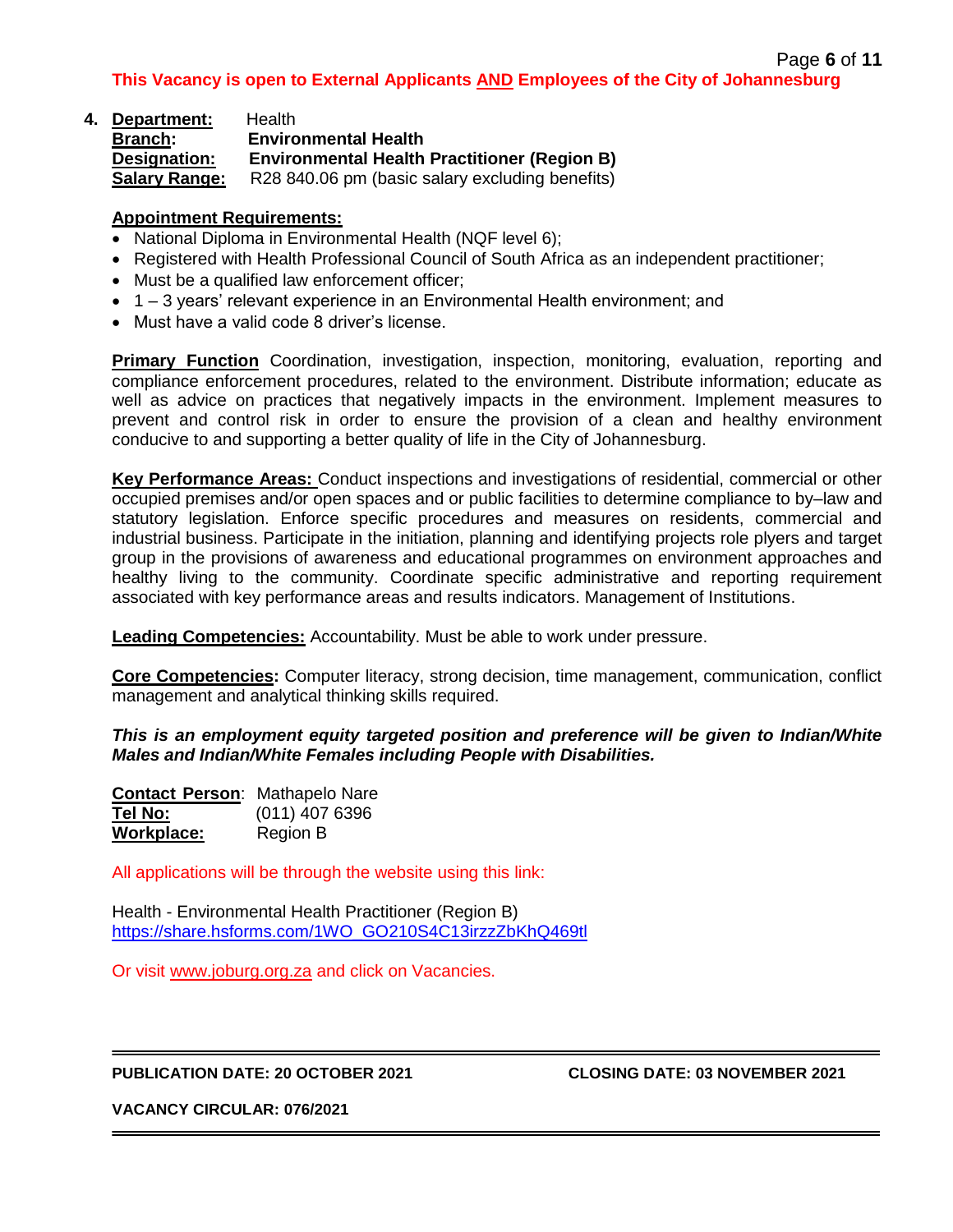| 5. Department:       | Health                                              |  |  |
|----------------------|-----------------------------------------------------|--|--|
| <b>Branch:</b>       | <b>District Health Systems</b>                      |  |  |
| Designation:         | <b>Environmental Health Practitioner (Region F)</b> |  |  |
| <b>Salary Range:</b> | R28 840.06 pm (basic salary excluding benefits)     |  |  |

- National Diploma in Environmental Health (NQF level 6);
- Registered with Health Professional Council of South Africa as an independent practitioner:
- Must be a qualified law enforcement officer;
- 1 3 years' relevant experience in an Environmental Health environment; and
- Must have a valid code 8 driver's license.

**Primary Function** Coordination, investigation, inspection, monitoring, evaluation, reporting and compliance enforcement procedures, related to the environment. Distribute information; educate as well as advice on practices that negatively impacts in the environment. Implement measures to prevent and control risk in order to ensure the provision of a clean and healthy environment conducive to and supporting a better quality of life in the City of Johannesburg.

**Key Performance Areas:** Conduct inspections and investigations of residential, commercial or other occupied premises and/or open spaces and or public facilities to determine compliance to by–law and statutory legislation. Enforce specific procedures and measures on residents, commercial and industrial business. Participate in the initiation, planning and identifying projects role plyers and target group in the provisions of awareness and educational programmes on environment approaches and healthy living to the community. Coordinate specific administrative and reporting requirement associated with key performance areas and results indicators. Management of Institutions.

**Leading Competencies:** Accountability. Must be able to work under pressure.

**Core Competencies:** Computer literacy, strong decision, time management, communication, conflict management and analytical thinking skills required.

*This is an employment equity targeted position and preference will be given to African/Indian/White Males and African/White Females including People with Disabilities.*

|            | <b>Contact Person: Thabang Mushwana</b> |
|------------|-----------------------------------------|
| Tel No:    | $(011)$ 407 7436                        |
| Workplace: | Region F                                |

All applications will be through the website using this link:

Health - Environmental Health Practitioner (Region F) <https://share.hsforms.com/1CkHq5FWARnuZ7sa1JK36QQ469tl>

Or visit [www.joburg.org.za](http://www.joburg.org.za/) and click on Vacancies.

## **PUBLICATION DATE: 20 OCTOBER 2021 CLOSING DATE: 03 NOVEMBER 2021**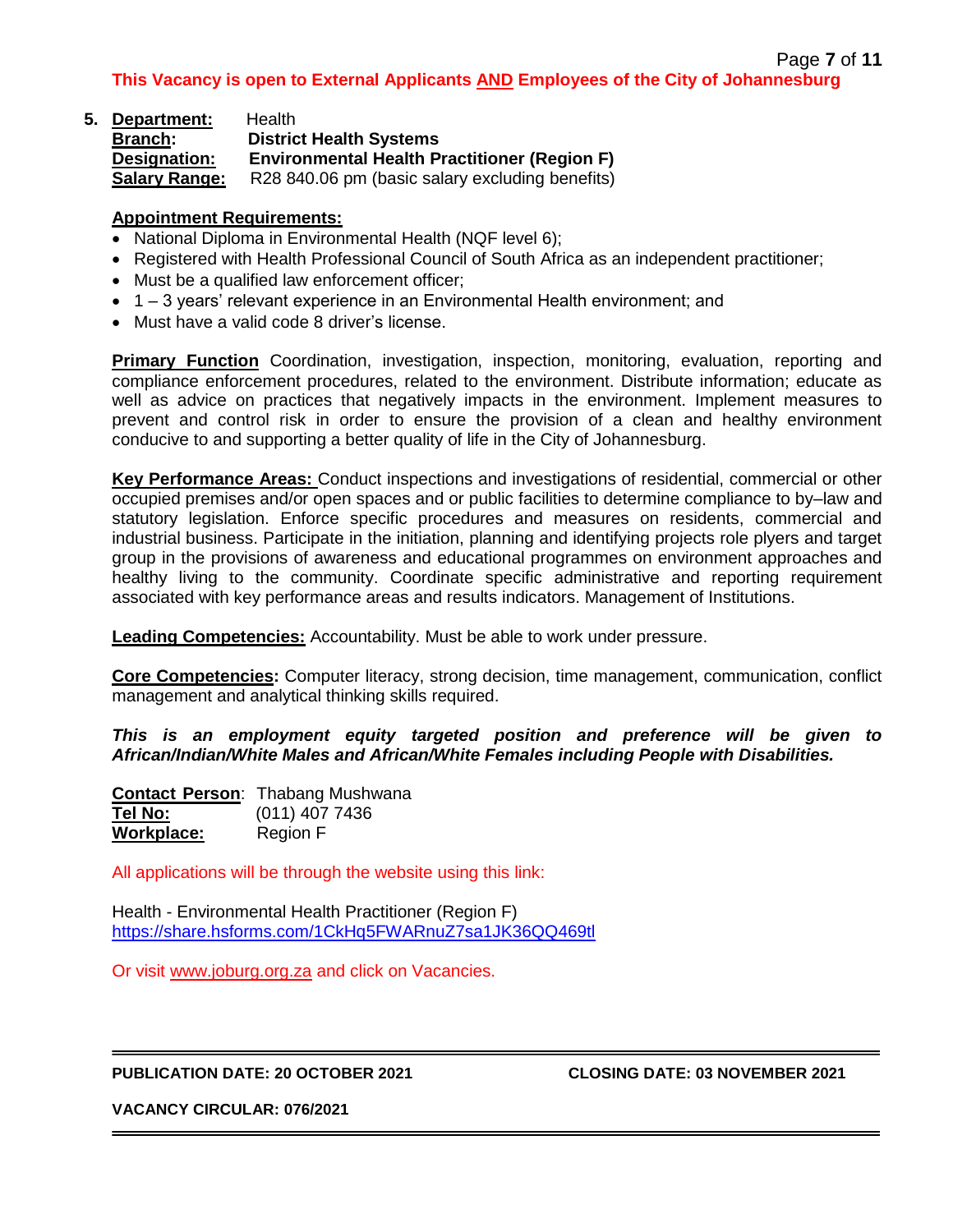| Page 8 of 11 |  |  |  |
|--------------|--|--|--|
|--------------|--|--|--|

**6. Department:** Health **Branch: Public Health Designation: Deputy Director: Child Health, EPI, EPR & Communicable Disease Control Salary Range:** R70 731.82 pm (basic salary excluding benefits)

# **Appointment Requirements:**

- Grade 12 plus Basic Professional qualification in Nursing, Health and/or Social Sciences (NQF level 67);
- Post Basic Diploma/Degree in Public Health/Community Nursing Science/Social Sciences or equivalent at NQF level 7/8;
- Master's Degree in the related field (including epidemiology) at NQF level 9;
- Doctoral Degree in Public Health/Epidemiology/Demography will be an added advantage; and
- 7 9 years' experience in a specialist/managerial position within a Health environment/PHC setting of which 3 years relate to Child Health, Expanded Programme of Immunisation (EPI) and/or Epidemic Preparedness Response (EPR).

**Primary Function**: Leading, developing, directing, managing and overseeing the implementation, monitoring and evaluation of the National Epidemic Preparedness Response (EPR), Child Health, Expanded Programme of Immunization (EPI), Integrated Management of Childhood Illness (IMCI), Growth Monitoring and Promotion (GMP), Paediatric HIV, Youth Friendly Services and Communicable Diseases Control, citywide to ensure the prevention, control and monitoring of infectious diseases. Providing the technical and specialized support; initiating and providing guidance and advice regarding the management of communicable diseases to ensure that outbreaks are contained, patients are effectively treated and children and others are adequately vaccinated.

**Key Performance Areas:** Direct the implementation, monitoring and evaluation of Child Health, EPI, EPR & Communicable Diseases Programmes in the City. Lead and support training and strengthen the capacity of managers and operational staff in relation to Child Health, EPI, EPR & Communicable Diseases Programmes. Coordinate and control Child Health, EPI, EPR & Communicable Diseases Programmes tasks and activities associated with personnel performance. Formulate and facilitate implementation of standard operating procedures and protocols. Identify and define the immediate, short and long term objectives and plans associated with communicable disease programmes. Conduct surveillance and develop and implementation of Surveillance Supplements. Lead, support and control the financial management, budgeting and forecasting. Lead, support, control and participate in the implementation of specific procedures, systems and controls associated with a supportive and motivating climate for the incumbents in the sub unit to develop and perform optimally.

**Leading Competencies:** Strategic Direction and Leadership, People Management, Financial Management, Change Leadership, Conflict Management, Programmes and Projects Management. Ability to organise multiple high level tasks simultaneously. Facilitate and direct consultation with external stakeholders to ensure strategic outcomes. Customer and Service Delivery Management (Batho Pele) Ethics, Integrity and Professionalism, Impact & Influence and Confidentiality. Sound judgement.

**Core Competencies:** Basic knowledge of Primary Health Care, Public Health and Human Resources (HR) concepts and functions. Knowledge of Training processes. Knowledge or understanding of District Health Information and Surveillance Systems. Advanced computer skills in order to compile reports,

# **PUBLICATION DATE: 20 OCTOBER 2021 CLOSING DATE: 03 NOVEMBER 2021**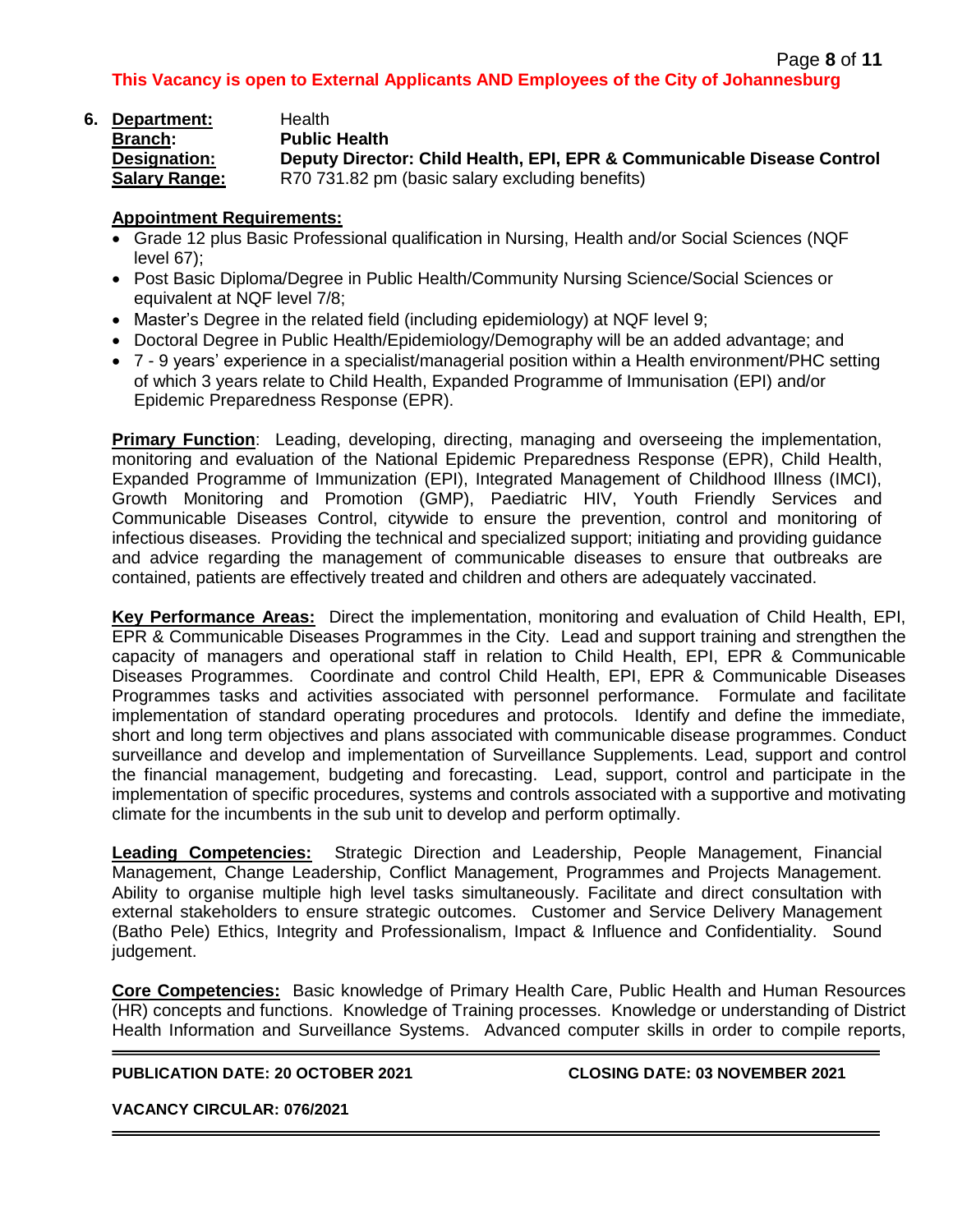maintain the database, manipulate and analyse data, present at meetings/training session/workshops.

*This is an employment equity targeted position and preference will be given to African/White Males and African/White Females, including people with disabilities*

| <b>Contact Person:</b> | Sam Ndou                 |
|------------------------|--------------------------|
| Tel No:                | $(011)$ 407 7062         |
| Workplace:             | <b>Health Department</b> |

All applications will be through the website using this link:

Health - Deputy Director: Child Health, EPI, EPR & Communicable Disease Control [https://share.hsforms.com/1eoT51xELT5uOESJ1\\_PM7BQ469tl](https://share.hsforms.com/1eoT51xELT5uOESJ1_PM7BQ469tl)

Or visit [www.joburg.org.za](http://www.joburg.org.za/) and click on Vacancies

**PUBLICATION DATE: 20 OCTOBER 2021 CLOSING DATE: 03 NOVEMBER 2021**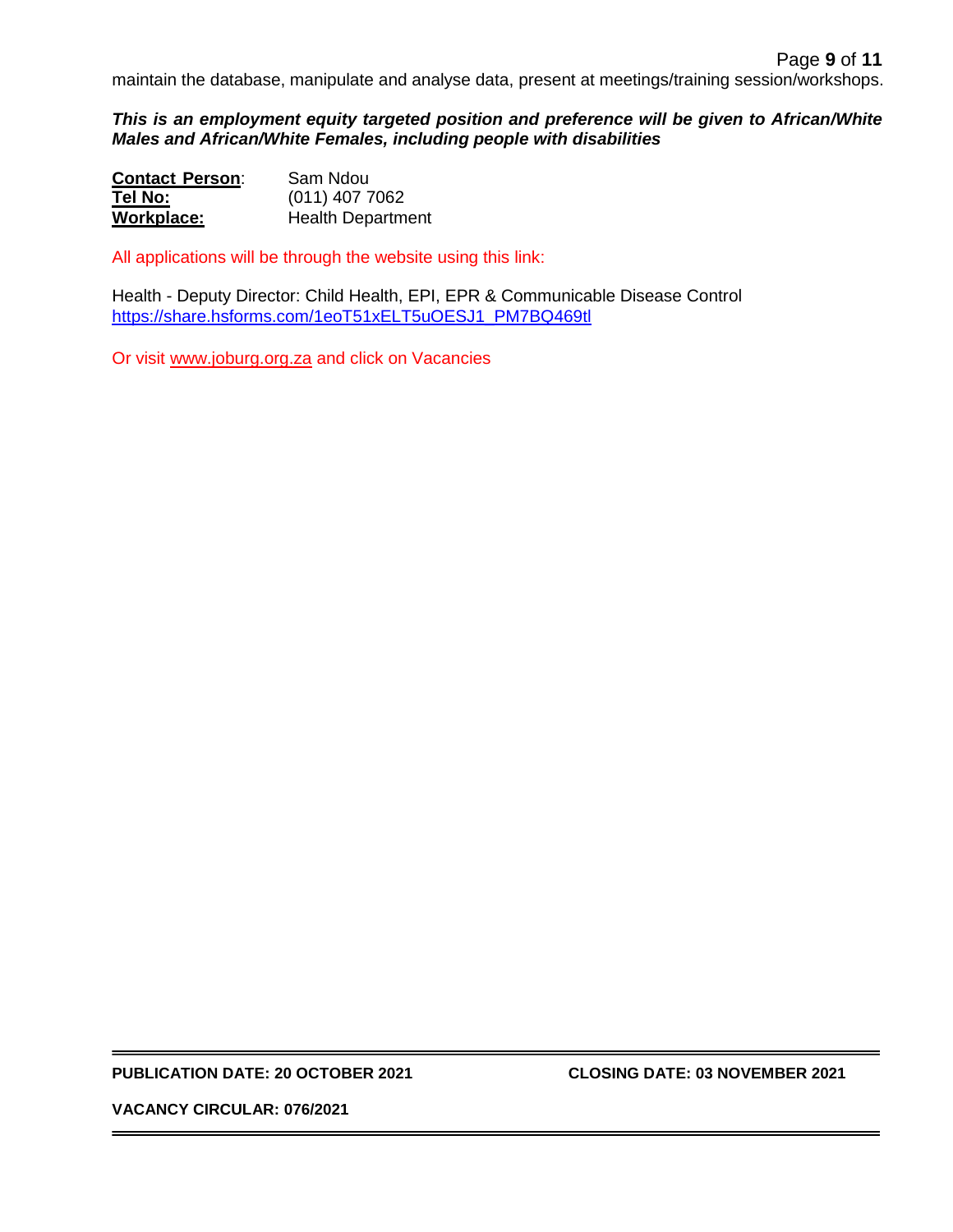| 7. Department:       | Private Office of the Executive Mayor (POEM)    |  |
|----------------------|-------------------------------------------------|--|
| <b>Branch:</b>       | <b>Leader of Executive Business (LOEB)</b>      |  |
| Designation:         | <b>Specialist: Monitoring &amp; Evaluation</b>  |  |
| <b>Salary Range:</b> | R28 456.44 pm (basic salary excluding benefits) |  |

- National Diploma in Business Administration, Public Administration, Business Management or related qualification (NQF level 6);
- 3 4 years' relevant experience;
- Knowledge of various governmental spheres;
- Sound judgement and high decision-making ability; and
- Must have a valid driver's license.

**Primary Function**: To systematically monitor programmes/projects presented to Council and cluster committees by COJ departments for decision making on behalf of Leader of Executive Business and measure the implementation of these programmes/projects in terms of efficiency, effectiveness, compliance and quality for accurate project reporting.

**Key Performance Areas:** Render and efficient and effective monitoring, evaluation, reporting and flow of the work of Executive through to Council processes. Render adequate executive business support to Council and Committees. Manage stakeholder relationships. Conduct market research to ensure practices in Monitoring & Evaluation.

**Leading Competencies:** Ability to function under stress; Collaborative/Teamwork & Accountability; Advice and guidance; Information gathering; Change management; Problem solving; Resource management and networking skills; Time management; High level of confidentiality and Organisational skills.

**Core Competencies:** High level confidentiality; Value and Integrity; Attention to detail and quality focused; Knowledge of local government policies, protocol and procedures; Batho Pele Principles.

## *This is an employment equity targeted position and preference will be given to Indian/White Males and Indian/White Females, including people with disabilities*

| <b>Contact Person:</b> | George Mphasi                                   |
|------------------------|-------------------------------------------------|
| Tel No:                | $(011)$ 407 7644                                |
| Workplace:             | 158 Civic Boulevard, Metro Centre, Braamfontein |

All applications will be through the website using this link:

Private Office of the Executive Mayor (POEM) - Specialist: Monitoring & Evaluation <https://share.hsforms.com/1TVsWybhZQXmspiWvya7tYg469tl>

Or visit [www.joburg.org.za](http://www.joburg.org.za/) and click on Vacancies

## **PUBLICATION DATE: 20 OCTOBER 2021 CLOSING DATE: 03 NOVEMBER 2021**